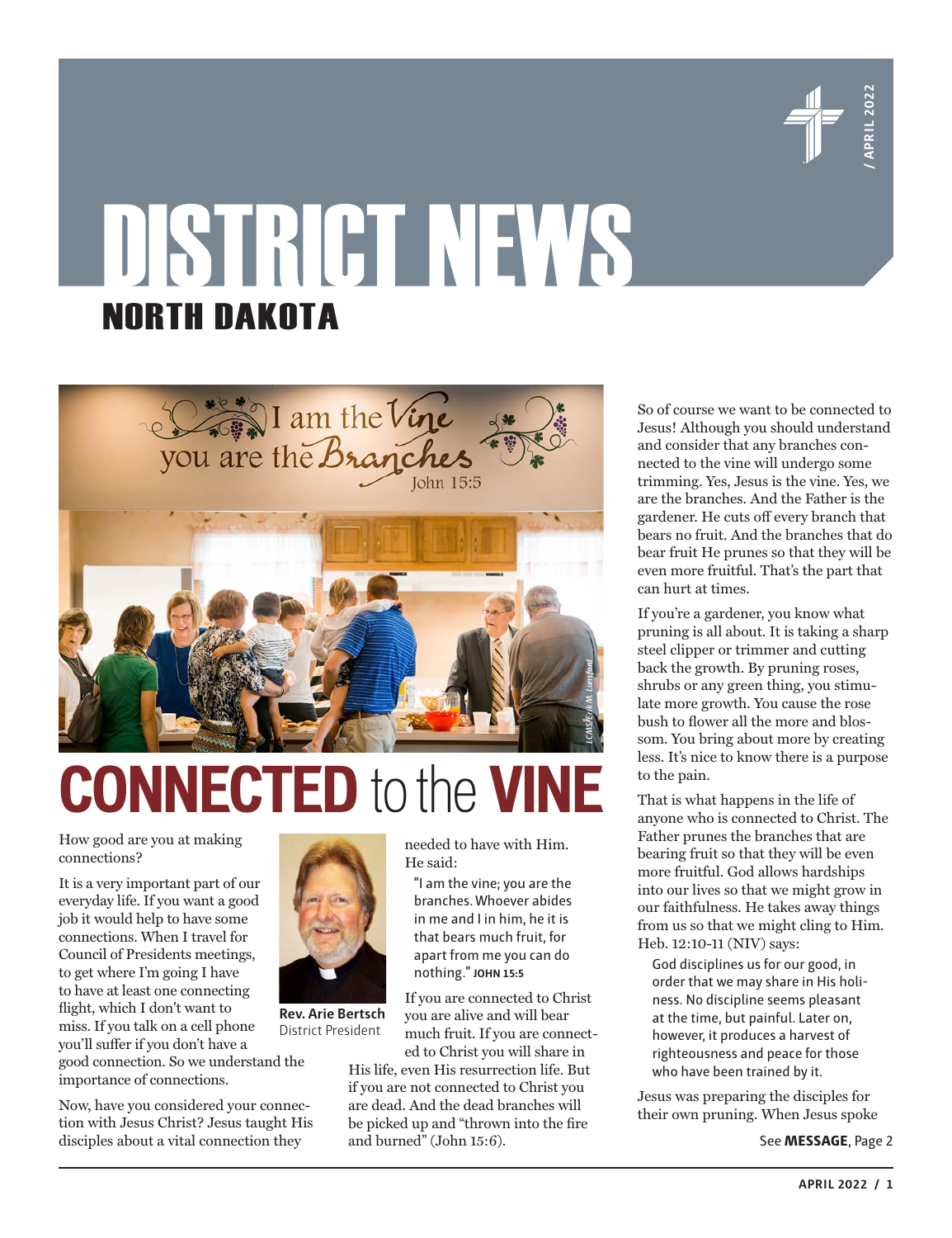#### **MESSAGE (CONTINUED FROM PAGE 1)**

these words, it was just a few hours before His arrest in the garden. Peter in particular would feel the hard, sharp edge of those clippers. Remember when Peter denied our Lord three times? He was set up for this fall. Jesus told Peter:

"Simon, Simon, behold, Satan demanded to have you, that he might sift you like wheat, but I have prayed for you that your faith may not fail. And when you have turned again, strengthen your brothers." **LUKE 22:31-32**

God granted Satan's request. He was handed over to his evil purpose. Yet God's purpose prevailed! For Peter came back from his fall stronger than ever because of his experience.

However, the pruning shears were really being turned upon our Lord. The disciples were "already clean because of the word" of Jesus (John 15:3). They had nothing to fear. But Jesus would have to feel the cold, hard steel of God's pruning shears Himself. For Jesus would be cut down in the prime of His life. As the prophet Isaiah said of our Lord on the cross:

We esteemed him stricken, smitten by God, and afflicted. **IS. 53:4**

As the Scriptures say in Heb. 2:10, the Lord has made the "founder of their salvation perfect through suffering." The Father cut Him down only to see Him spring back! He was pruned hard and heavy so that He might be even more fruitful! He died that He might live again and share the fruits of His salvation with all who would believe!

So this month we celebrate Jesus being alive and bearing in His body the fruits of our salvation. He comes back bigger and better! He returns to us more alive than before! For by his death He obtains the victory over sin. And by His rising again He triumphs over the grave. And like any tree that bears fruit, so Christ does not bear these fruits of salvation for Himself. When was the last time you saw an apple tree eating its own apples? So also Christ produces

a victory that is for the entire world to share. Yes, it is His victory! But it is also your victory. Because you are connected to Him you enjoy the fruits of His salvation. You get to taste and see that the Lord is good. You by Baptism and faith partake in the benefits of His resurrection and life.

This is what it means to be connected to Christ. You are connected not only to His crucifixion. You are connected to His resurrection. Thus you can identify with Jesus when you suffer. And you can know the hope of everlasting life. You are not simply spectators of Easter. The festival of your Lord's resurrection is not something you witness at a distance. You are partakers in this victory parade. It is you and I that triumph this day. The news that Christ is risen is the news that we will rise again. Christ is the head of the church, His body. You are members of His body. Then if the Head has risen, so shall the other members of His body.

How then does one guarantee their connection with Christ? How do we know we are branches truly connected to the life-giving vine? What can we do to connect ourselves to Christ? What must we do to join ourselves to this Easter event? Where do we sign up? What list of things must we do? How do we graft ourselves in? What fertilizer must we prepare? What tools must we use?

The answer to all these questions is "Nothing!" Stop with your business. Stop with your meddling. Only believe! For this salvation is the work of God through Jesus Christ. There is nothing left for you to do. You are made clean by the words of Christ. You are joined to Him by the Spirit. You are drawn to Jesus by the Father. You need only believe that all is accomplished. You need only trust the Word that all is well. You need only to have the confidence that your salvation is all in the Vine and not in the branches. For in Christ alone is your salvation!

We need connections for just about everything in life. And you need one connection and one connection only to have the life that never ends. You need to be connected to the Vine and receive the sap of God's Word and the Sacraments more than just on Easter or Christmas. You need to be fed daily and weekly in God's Word and Sacraments. This Easter isn't just about Jesus. It is about you. It is about your connection in Baptism with His death and resurrection and the new life that flows from your connection with Him. Therefore, don't just sit idly by. Rejoice! Be glad! And live your life anew! For you have been connected to Christ! His suffering is your suffering! His victory is your victory!

And His life is yours, which will never end.

Happy Easter! He is risen! He is risen, indeed! Alleluia!



The North Dakota District is seeking candidates for office manager. This person will coordinate office administration and procedures to ensure organizational effectiveness and efficiency. The office manager is an energetic professional who doesn't mind wearing multiple hats, and is experienced in handling a

wide range of administrative and executive support-related tasks and able to work independently with little or no supervision.

The applicant should be well organized, flexible and enjoy the administrative challenges of supporting multiple programs. Essential job duties include customer service, relationship building, accounts receivable, accounts payable, writing, publishing and file management. The position is located in Fargo and is 20-25 hours per week.

For more information, contact Tami Ulland at *lcms.nd.busman@gmail.com* or 701-360-1469.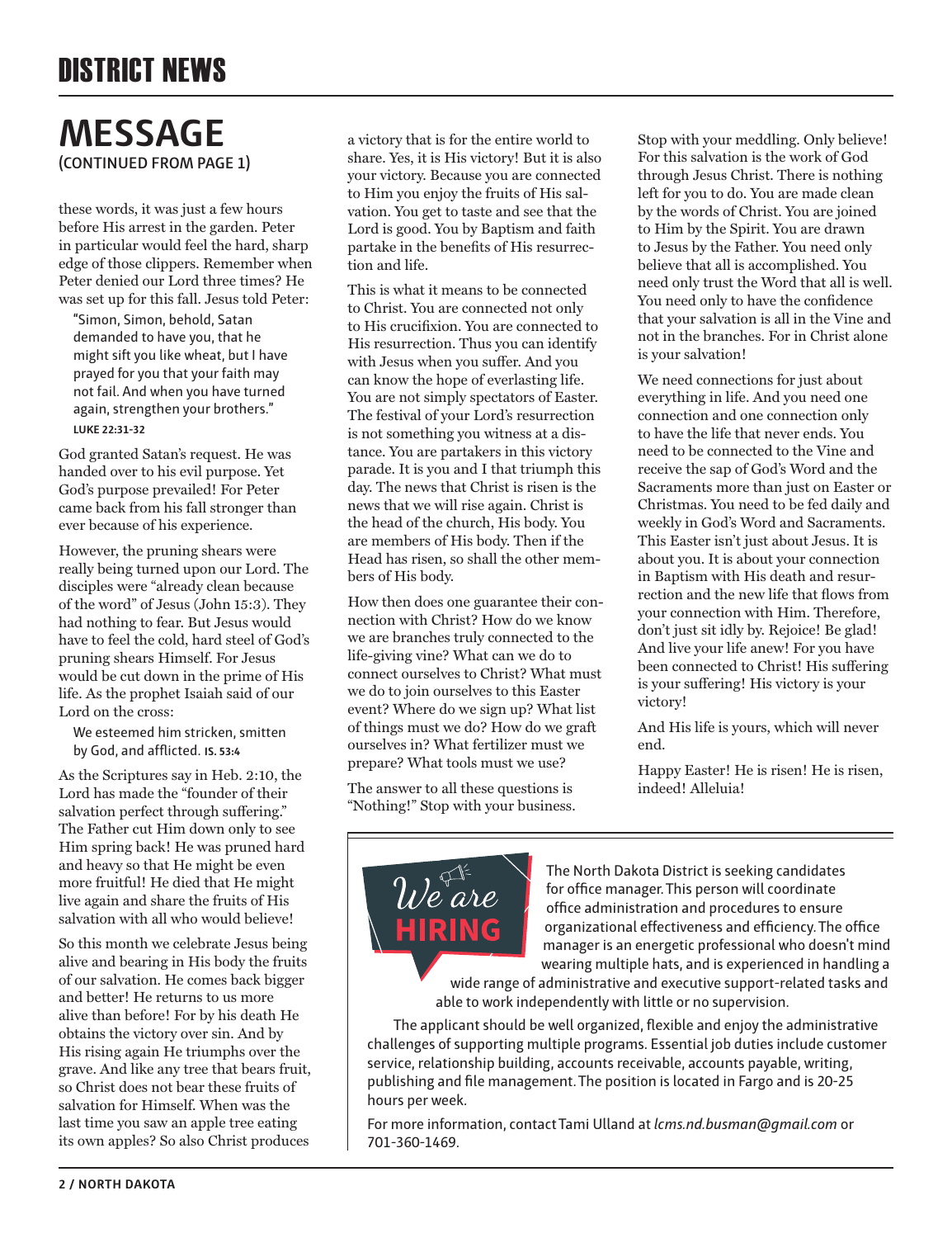### DISTRICT NEWS



### **Gloves for veterans families**

Ladies from St. Andrew Lutheran Church, Niagara, have been busy this winter making mittens from discarded sweaters. The mittens are donated to the Dakota Prairie Community Action Agency in Devils Lake and are ultimately given to families with veterans.





**Pasta With a Purpose** will be held on Saturday, April 30, at Grace Lutheran School, Fargo. The goal is to make the spaghetti dinner an association-driven event. If your group is interested in becoming part of this event, contact Amy Hirsch, at 701-232- 7747 or *ahirsch@gracels.com*.

#### **Shepherd's Hill at the**

**Crossroads** has a significant project that requires considerable volunteer efforts. We will have ongoing opportunities through the spring and summer. Contact Rev. Jon Bonine or Vern Hoggarth (701-220- 8131 or *vernhoggarth@gmail.com*) for more details.

Pastor Bonine's contact information is at the bottom of page 4.

Send submissions for the district supplement to **Marie Johnson at**  *news@nodaklcms.org*